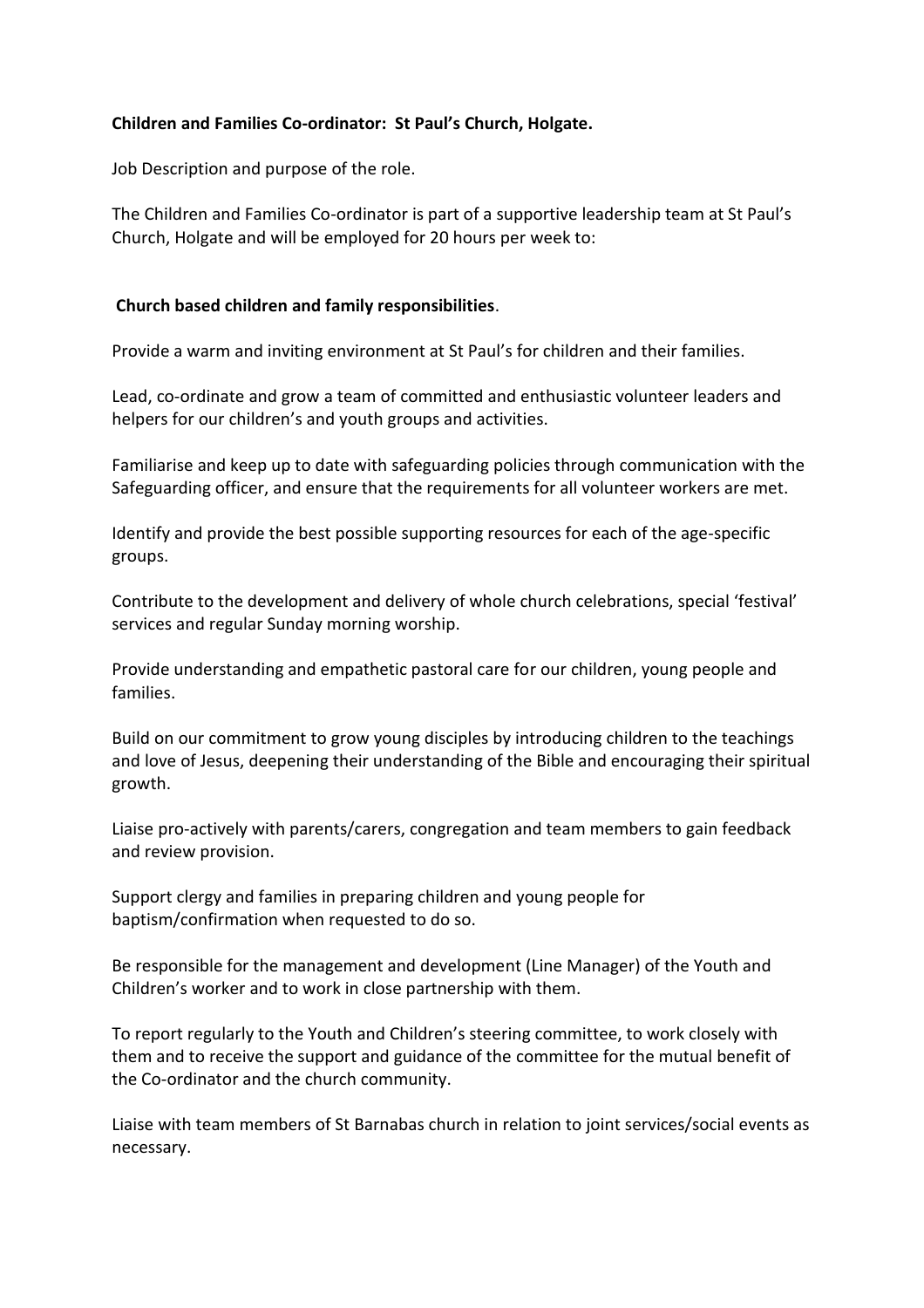Commit whole heartedly to achieving the vision for our Children, families and young people discerned by our church congregation as part of the vision process for the whole of St Paul's and St Barnabas churches.

### **Outreach responsibilities.**

Strengthen existing links with local primary schools – especially St Paul's C of E Primary, including the provision of a weekly in-school assembly and termly School Goes to Church service.

Organise and run any social/extra curricula events with the school as required.

Attend and contribute to the running of the well-established and popular weekly Toddler Group in order to develop relationships with parents/carers and very young children.

Establish and develop effective means of regularly engaging with children and families beyond the church. eg. by the running of a weekly community focused youth group. (DMC)

#### **Other responsibilities.**

Prepare and manage an annual budget in conjunction with our Church Treasurer.

Represent the needs and views of young people and their families to the clergy, staff team and PCC.

Present a report on all Children, families and youth work at the Church's annual APCM.

Attend training for continuing professional development as reasonably required.

Undertake administrative duties in order to fulfil all duties effectively.

Pray regularly for the children and their families, as well as leaders and helpers.

# **We envisage that the successful applicant will have**:

An enthusiastic approach to bring new ideas and initiatives into the life and mission of the church.

A minimum of three years experience working with children/young people/families. preferably in a Christian context. This may have been gained either in a paid or volunteer capacity.

Excellent organisational and computer skills, and be proficient at working with social media.

An affinity for working with children and their families, an ability to lead by example, and will fully embrace working collaboratively and in a team.